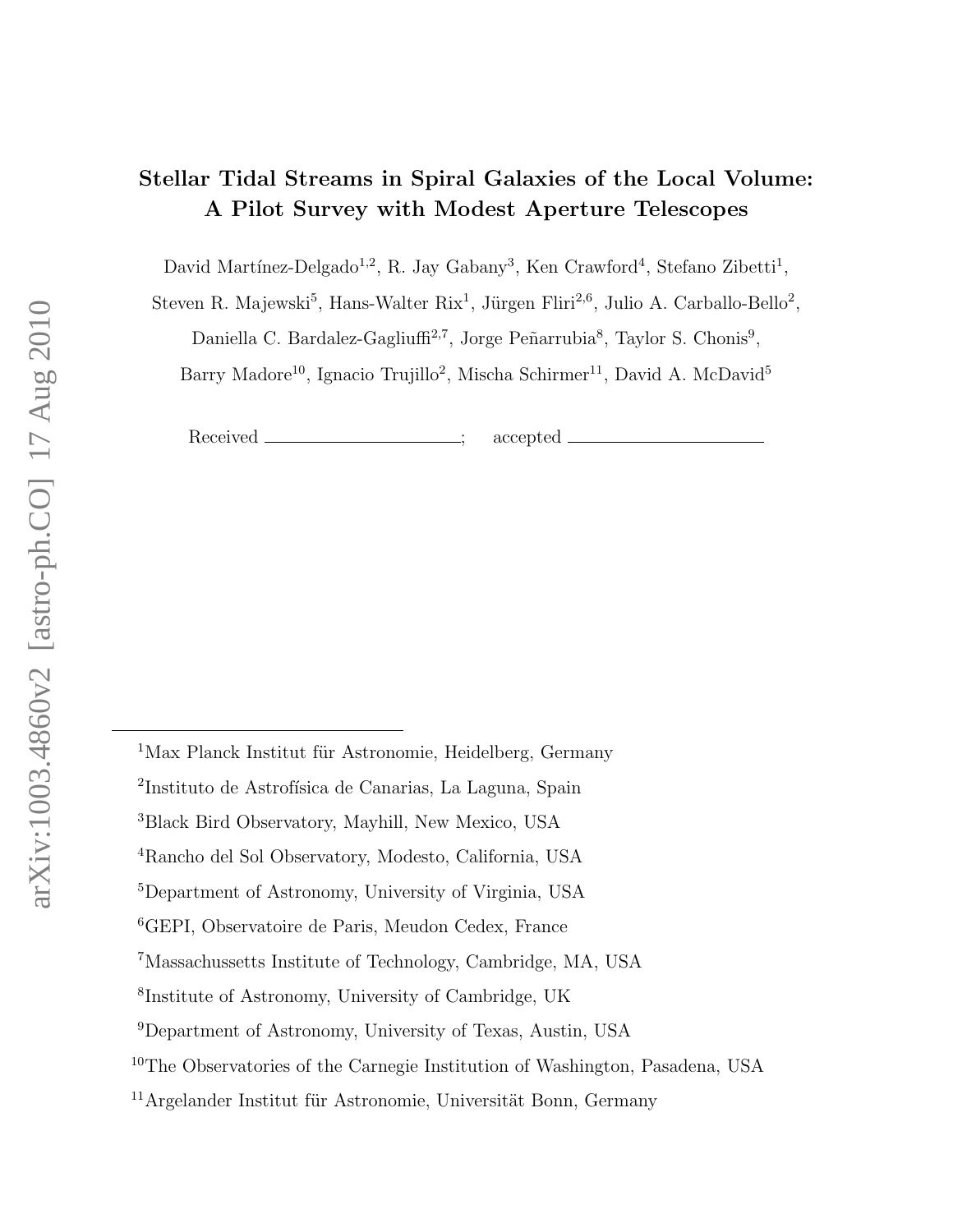### ABSTRACT

Within the hierarchical framework for galaxy formation, minor merging and tidal interactions are expected to shape all large galaxies to the present day. As a consequence, most seemingly normal disk galaxies should be surrounded by spatially extended stellar 'tidal features' of low surface brightness. As part of a pilot survey for such interaction signatures, we have carried out ultra deep, wide field imaging of 8 isolated spiral galaxies in the Local Volume, with data taken at small  $(D = 0.1-0.5m)$  robotic telescopes that provide exquisite surface brightness sensitivity  $(\mu_{lim}(V) \sim 28.5 \text{ mag/arcsec}^2)$ .

This initial observational effort has led to the discovery of six previously undetected extensive (to  $\sim$  30kpc) stellar structures in the halos surrounding these galaxies, likely debris from tidally disrupted satellites. In addition, we confirm and clarify several enormous stellar over-densities previously reported in the literature, but never before interpreted as tidal streams.

Even this pilot sample of galaxies exhibits strikingly diverse morphological characteristics of these extended stellar features: great circle-like features that resemble the Sagittarius stream surrounding the Milky Way, remote shells and giant clouds of presumed tidal debris far beyond the main stelar body, as well as jet-like features emerging from galactic disks. Together with presumed remains of already disrupted companions, our observations also capture surviving satellites caught in the act of tidal disruption.

A qualitative comparison with available simulations set in a ΛCold Dark Matter cosmology (that model the stellar halo as the result of satellite disruption evolution) shows that the extraordinary variety of stellar morphologies detected in this pilot survey matches that seen in those simulations. The common existence of these tidal features around 'normal' disk galaxies and the morphological match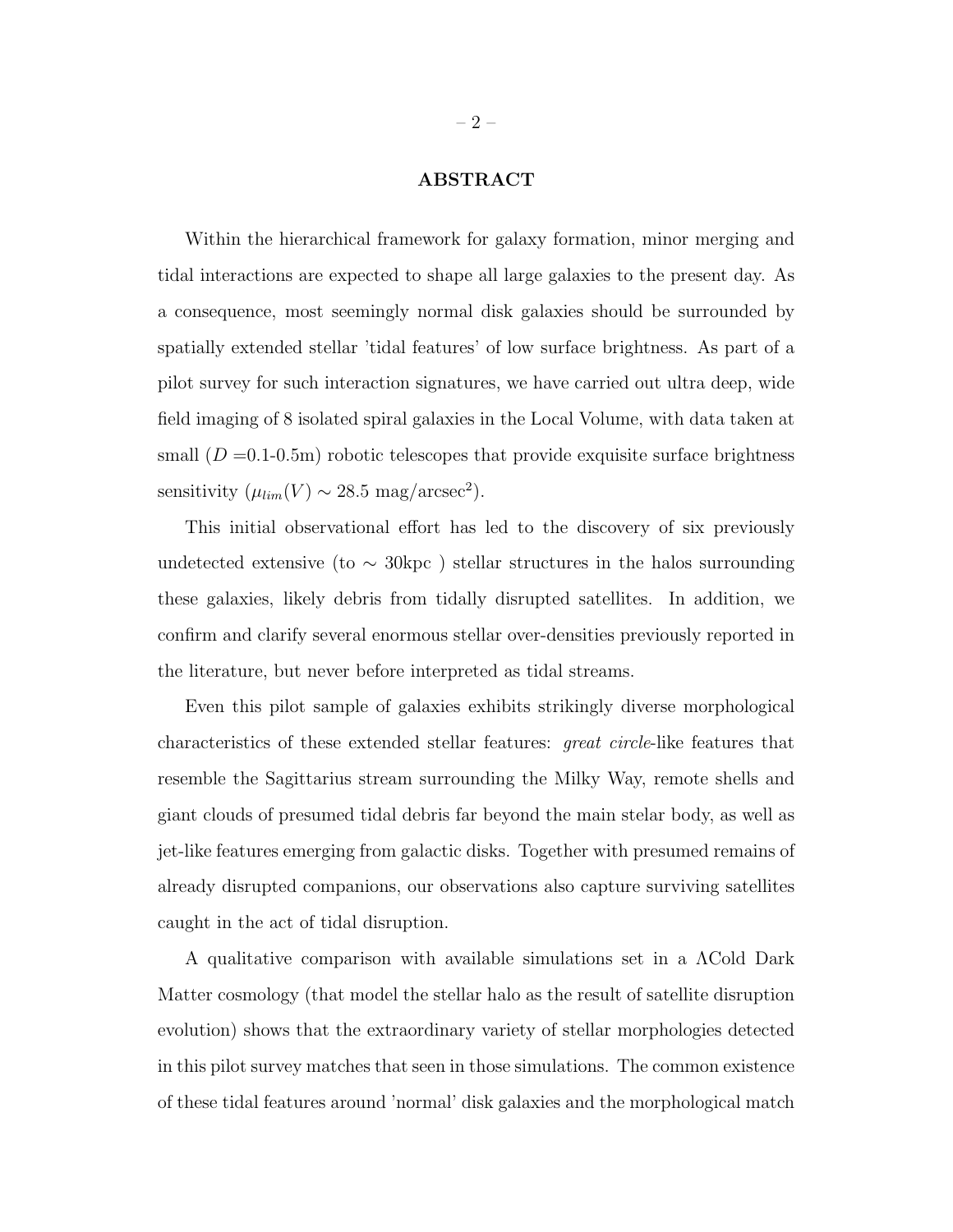to the simulations constitutes new evidence that these theoretical models also apply to a large number of other Milky Way-mass disk galaxies in the Local Volume.

 $\emph{Subject headings: }$  dark matter —galaxies: evolution — galaxies: dwarf — galaxies: interaction — galaxies: halos—galaxies:satellites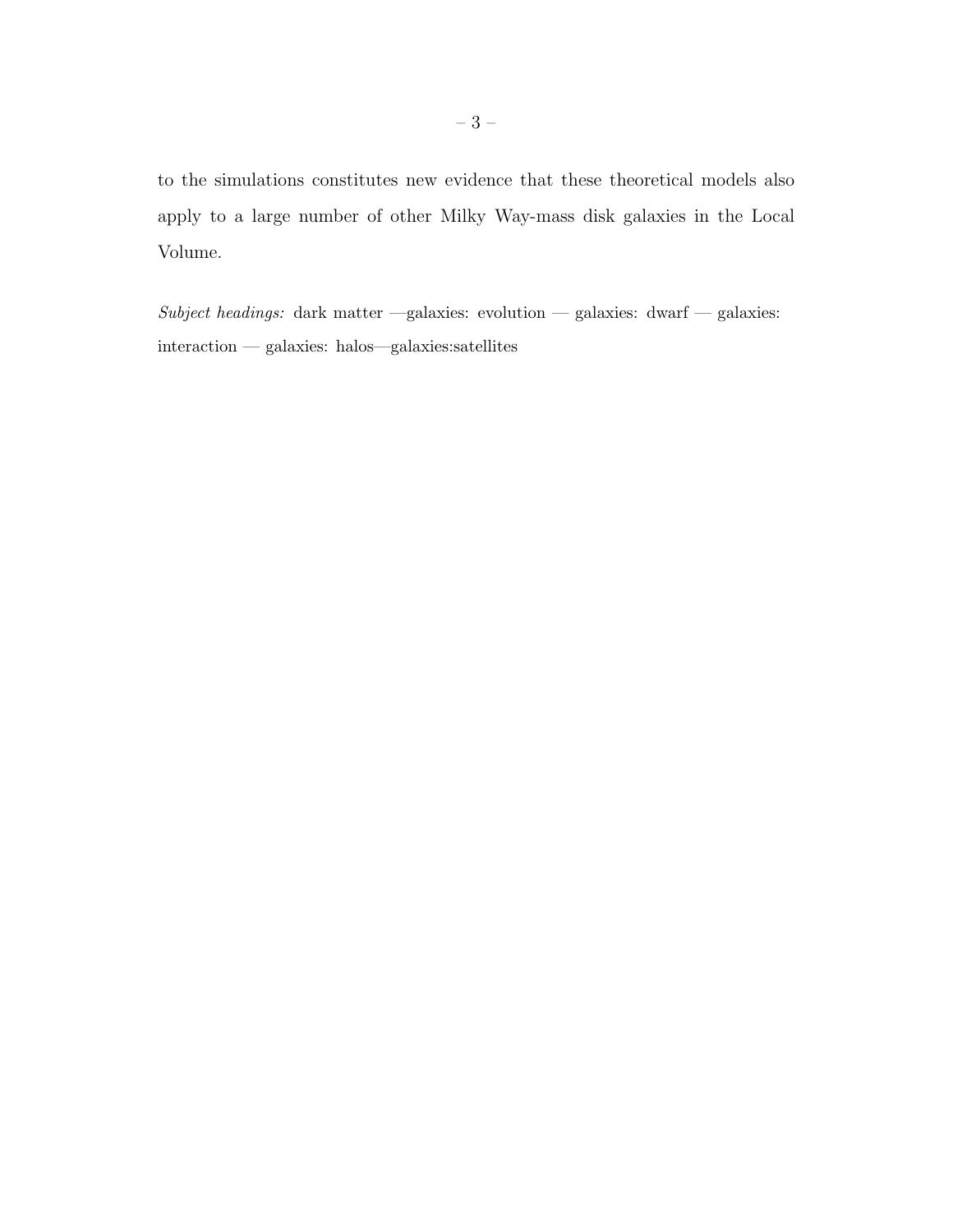#### 1. INTRODUCTION

Galactic mergers have long been recognized as crucial agent in shaping and evolving galaxies (Toomre & Toomre 1972). Within the hierarchical galaxy formation framework (e.g., White & Frenk, 1991), dark matter halo mergers are a dominant evolutionary driver on the scale of galaxies. For all mass scales lower than entire galaxy clusters, the merger of two DM halos is followed quickly by the merger of the (stellar) galaxies that had been sitting at the halo's centers (e.g., Kauffmann et al. 1993). The most spectacular manifestations of this process may be major mergers (i.e.,the coalescence of galaxies with comparable mass), that usually entails the destruction of any pre-existing stellar disk and may lead to star-bursts. Such events have been relatively rare at least since  $z \sim 1$ , with only a few percent of luminous galaxies being involved in an ongoing major merger at any point in time (e.g., Robaina et al 2009).

However, *minor mergers* (i.e., the coalescence of a satellite galaxy and its halo with a much more luminous and massive companion) are expected to be significantly more common (e.g., Cole et al. 2000). Indeed, such minor mergers should remain frequent to the present epoch in a ΛCDM cosmogony. As minor mergers do not destroy pre-existing stellar disks (e.g., Robertson et al. 2006), signs of recent or on-going minor mergers should be apparent around spirals, the most common type of large galaxy. If the satellite galaxies become tidally disrupted while still in an orbit that extends beyond the stellar body of the larger galaxy companion, then they should form stellar tidal 'features', which extend into the halo of the central galaxy.

The observational consequences of this scenario, where the stellar halo of spiral galaxies is essentially comprised of tidal stellar debris from merged satellite galaxies, has been explored by Bullock & Johnston (2005, BJ05) and others (e.g., Tumlinson et al. 2009; Cooper et al. 2010). Satellites that merged on compact orbits or a long time ago have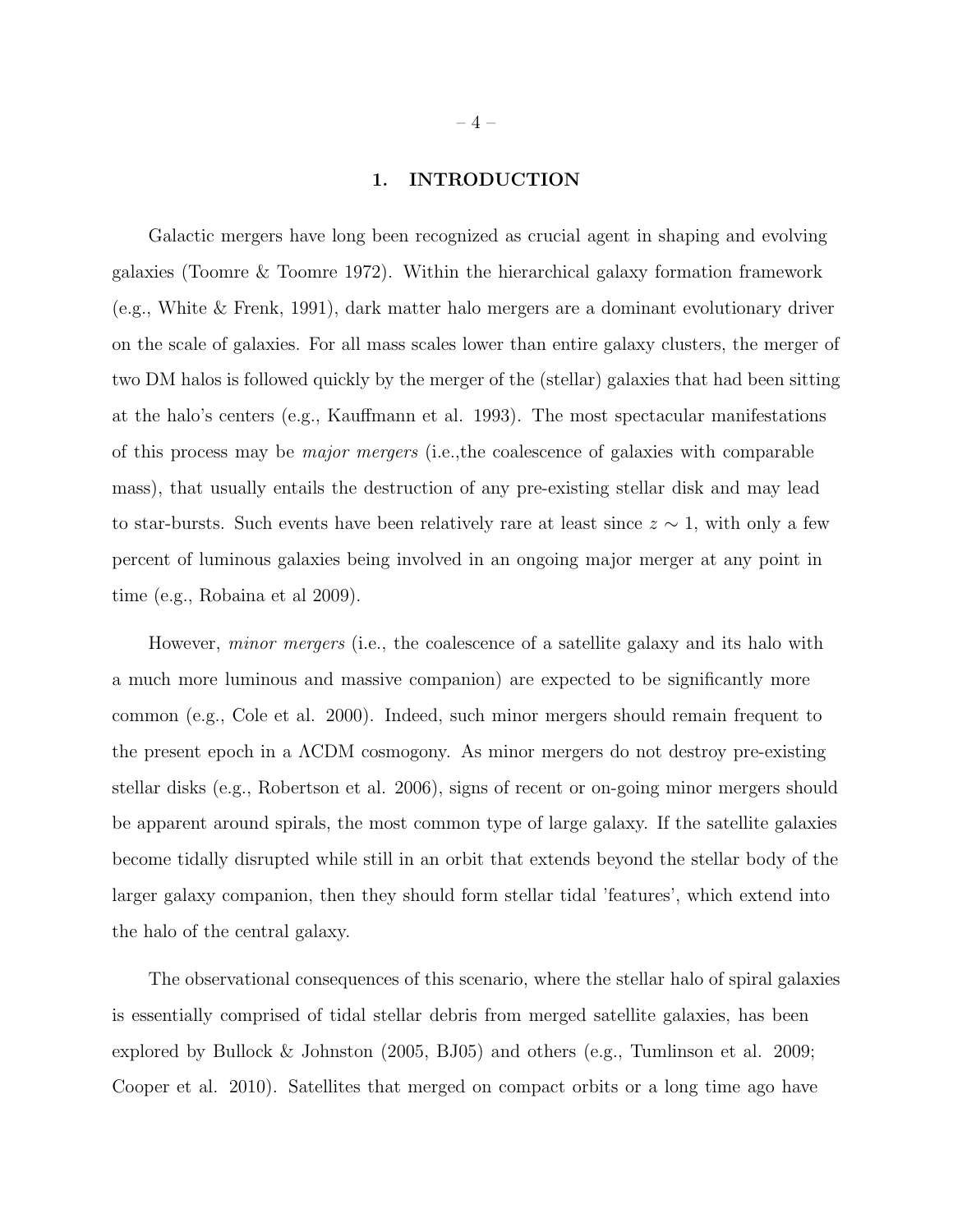phase-mixed into a seemingly smooth component by now. In contrast, merger remnants that are only a few dynamical periods old, either because they occurred recently or on orbits with  $t_{orbit} \gtrsim 1$  Gyr, should leave stellar streams, rings or plumes as the 'fossil record' of their interactions. BJ05 showed that such tidal debris can exhibit a wide range of morphologies and that such distinctive structural features should be common, perhaps ubiquitous around normal disk galaxies. They also showed that most of the features occur at very low surface brightness ( $\mu_V \gtrsim 28.5$  mag/arcsec<sup>2</sup>) and would therefore not be recognizable in traditional images of nearby galaxies.

The Milky Way and the Andromeda galaxy, both resolvable into individual stars so that low surface brightness streams can more readily be seen, show a wealth of (sub-)structure in the stellar distribution of their outskirts. The most spectacular cases are the Sagittarius tidal stream surrounding the Milky Way (e.g., Majewski et al. 2003) and the Great Southern stream around the Andromeda galaxy (e.g., Ibata et al. 2001), which have become archetype fossil records of satellite galaxy mergers. But overall, the stellar halo structure of both galaxies is complex (e.g., Majewski, Munn & Hawley 1994; Belokurov et al 2006; Bell et al 2008; McConnachie et al 2009).

Both simulations and empirical evidence suggest that there is a great deal of galaxy-togalaxy variation in the level and the epoch of merging and hence variation in the amount and morphology of tidal debris. Therefore, a more than qualitative comparison between the predicted and observed prevalence of stellar debris around disk galaxies requires a much larger sample that necessarily must include galaxies well beyond the Local Group. The current models predict that a survey of between 50 and 100 parent galaxies reaching to a surface brightness of  $\sim 30 mag/arcsec^2$  should reveal many tens of tidal features, perhaps nearly one detectable stream per galaxy (Bullock & Johnston 2005; Johnston et al. 2008; Cooper et al. 2010).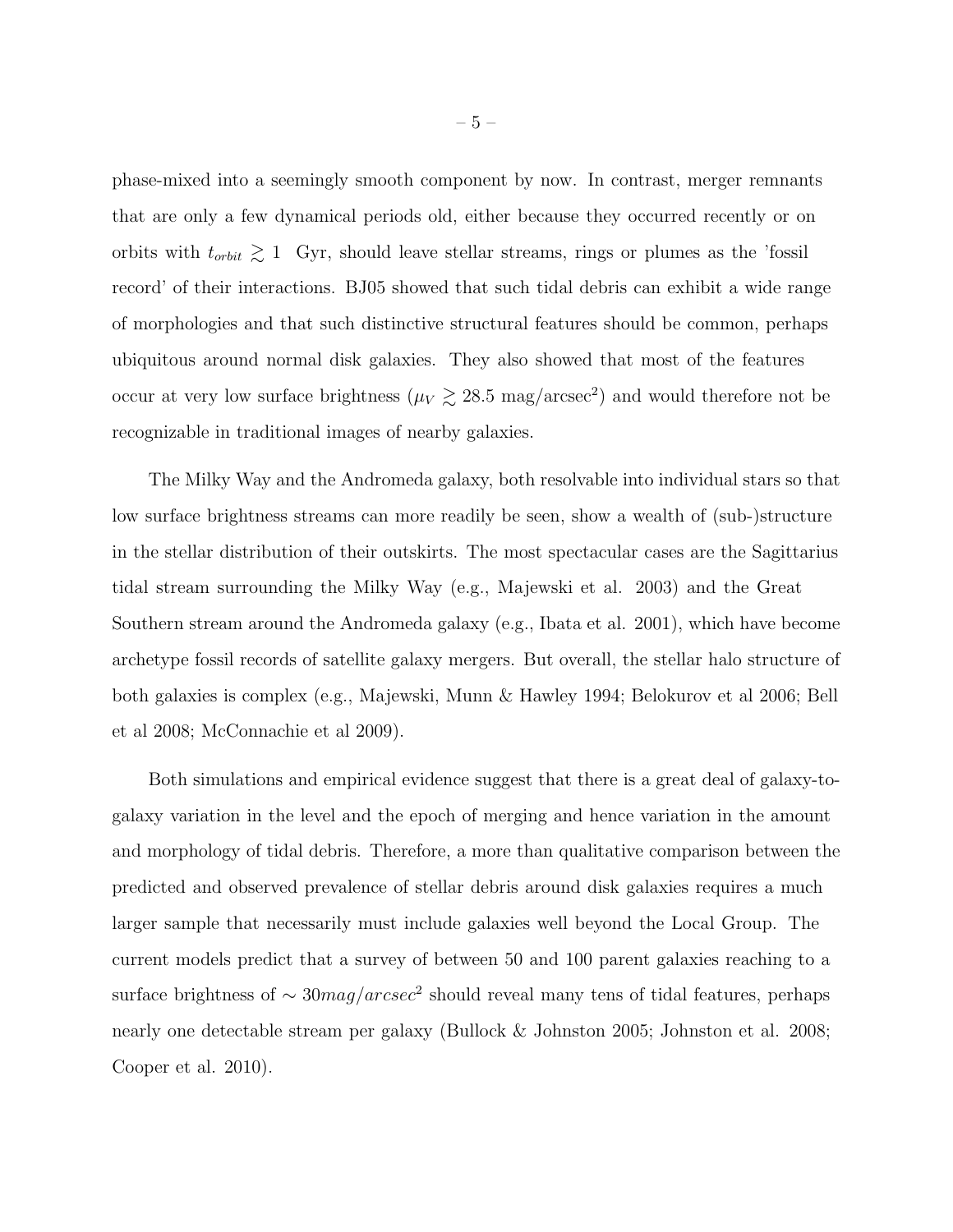However, at present the evidence for tidal streams beyond the Local Group is mostly anecdotal, rather than systematic. The first cases of candidate extragalactic tidal stream candidates were reported a decade ago by Malin & Hardlin (1997). Using special contrast enhancement techniques on deep photographic plates, these authors were able to highlight two possible tidal streams surrounding the galaxies M83 and M104. Subsequently, deep CCD images of the nearby, edge-on galaxy NGC 5907 by Shang et al. (1998) revealed an elliptically-shaped loop in the halo of this galaxy. This was the most compelling example of an external tidal stream up to now. More recently, very deep images have clearly revealed large scale, complex structures of arcing loops in the halos of several nearby, NGC galaxies (NGC 5907: Martinez-Delgado et al. 2008; NGC 4013: Martinez-Delgado et al. 2009; NGC 891: Mouhcine, Ibata & Rejkuba 2010) as well as more distant, anonymous galaxies (Forbes et al. 2003).

These results suggest that a more systematic survey for tidal streams in the nearby universe is not only practical but required as a new way to constrain models of galaxy formation. During the past few years, we have initiated a pilot survey of stellar tidal streams in a select number of spiral systems using modest telescopes operating at very dark sites. Ultimately, the most basic question we will seek to answer concerns the frequency of stellar streams in the Local Volume. Our aim is to test theoretical predictions by comparing substructure counts from our galaxy sample to cosmological simulations. But the models also make predictions about a number of direct observational characteristics (such as the colors, morphologies, spatial coherence and extent of halo substructures) that can be tested with the results of our survey.

This paper describes the initial results of our pilot study on eight nearby spiral galaxies. These systems were selected for study because they were already suspected of being surrounded by diffuse-light over-densities based on data collected from available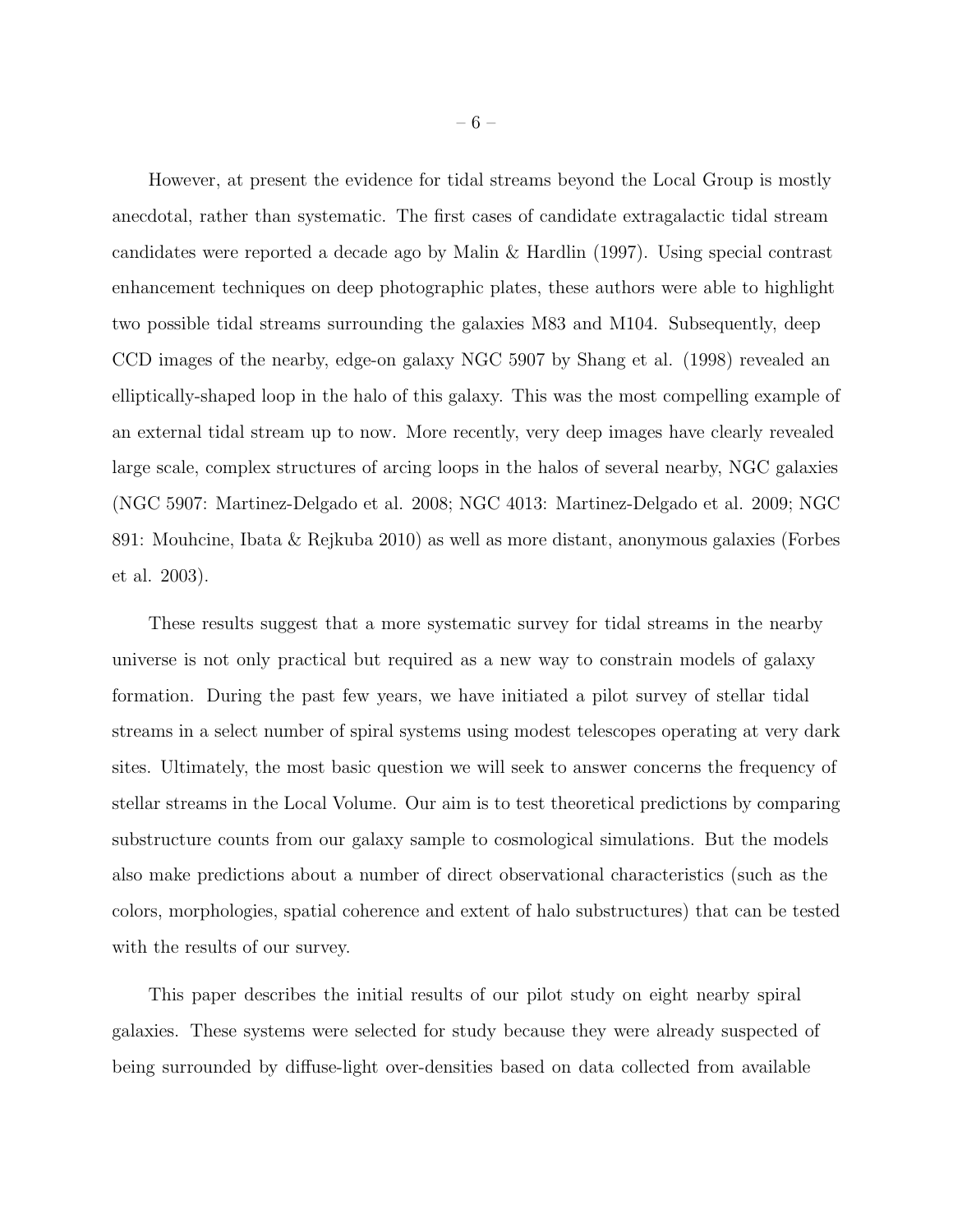surveys (e.g., POSS-II; SDSS-I) and previously published deep images posted on the internet by amateur astronomers. While based on a biased sample of systems pre-selected for substructures, our pilot study serves as a proof of concept for the intended, more systematic survey of halo substructure around spiral galaxies. It also enabled us to resolve the required observing strategies and data reduction methodologies. The results presented here come from a productive collaboration between amateur and professional astronomers, dedicated to exploiting the scientific potential of modest aperture telescopes.

## 2. OBSERVATIONS

This pilot survey was conducted with three privately-owned observatories equipped with modest-sized telescopes located in the USA and Australia (see Table 1). Each observing site features very dark, clear skies with seeing that is routinely below 1.5 arcseconds. These telescopes are manufactured by RC Optical Systems and follow a classic Ritchey-Chretien design. The observatories are commanded with on-site control computers that allow remote operation and control from any global location with high-bandwidht web access. Each observatory uses proven, widely available, remote desktop control software. Robotic orchestration of all observatory and instrument functions, including multiple target acquisition and data runs, is performed using available scripting software. We also make use of a wide field instrument for those galaxies with an especially extended angular size (e.g., NGC 5055; see Fig. 1). For this purpose, we have selected the Astro-Physics Starfire (APS) 160EDF6, a short focal length (f/7), 16 cm-aperture refractor that provides a FOV of  $\sim$  73.7  $\times$  110.6 arcmin (see Table 1).

Each telescope is equipped with a commercially available CCD camera. The primary survey camera of the Black Bird Observatory (BBO) is the SBIG STL-11000, which uses a Kodak KAI-11000M imaging sensor. This sensor consists of a  $4008 \times 2672$  pixel array with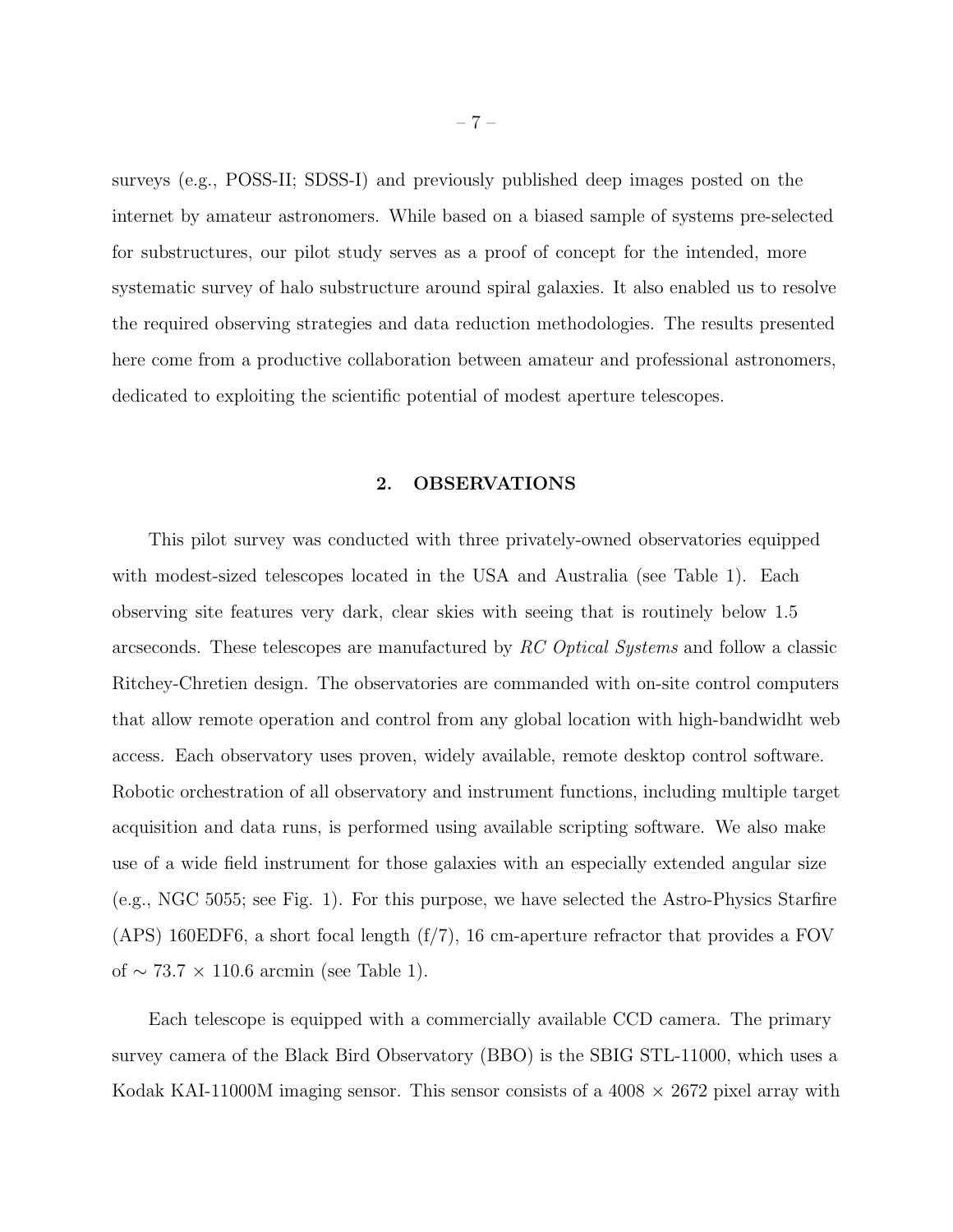$9 \times 9$  micron pixels. Some of the other facilities use a 16-megapixel camera manufactured by Apogee Instruments, of Roseville (California). The Rancho del Sol (RdS) observatory uses the Alta-KAFO9000 imaging sensor with  $3056 \times 3056$  pixels with  $12 \times 12$  micron. The Moorook (MrK) observatory uses a similar CCD camera, the Apogee Alta-KAF16803 with 4096  $\times$  4096 pixels and a smaller pixel size  $(9 \times 9 \text{ micron})$ .

The tidal stream detection strategy and the procedures used for data acquisition and reduction of the data are the same as those described in our previous papers from this project (Martinez-Delgado et al. 2008; 2009). In summary, this strategy strives for multiple deep exposures of each target using a wide bandpass, high throughput, clear optical filter with a near-IR cut-off, also known as a *luminance filter*, L. The typical cumulative exposure times are in the range of 6 to 11 hours. Data reduction followed standard techniques described in the afore-mentioned papers. The list of targets, together with the telescopes and total exposure time used in each case are given in Table 2.

Photometric calibration of the luminance filter  $(L)$  images is not currently available. So, to assess their depth and typical quality in terms of background and flat-fielding, we relied on images of six of our galaxies — NGC1055, NGC1084, NGC3521, NGC4216, NGC4651 and NGC5866 — obtained by the Sloan Digital Sky Survey ( SDSS, York et al. 2000; Data Release 7, Abazajian et al. 2009).

Based on SDSS photometry, we derived photometric equations to convert the L-band counts into g-band magnitudes. SDSS image mosaics were constructed as described in Zibetti, Charlot & Rix (2009) and high  $S/N$ ,  $g - L$  color maps of these galaxies were obtained with adaptsmooth (Zibetti 2009). Using these maps, we estimated the median zero point and the amplitude of the color terms, which turns out to be of the order of 0.1 mag, at most.

There are two main limitations to the depth that can be reached in imaging low-surface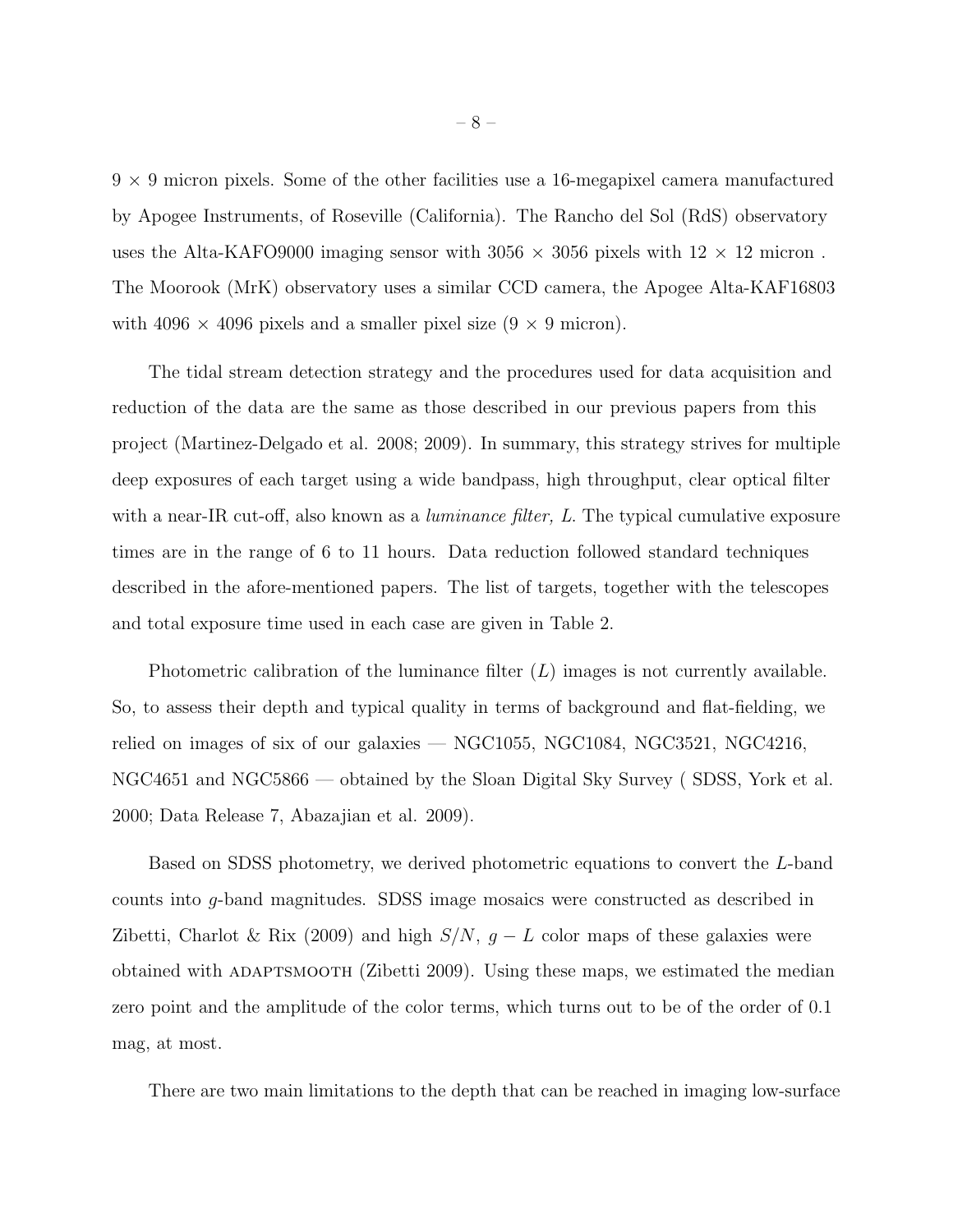brightness features: (i) photon noise and (ii) background fluctuations due to flat-field residual, internal reflections, ghosts, scattered light, etc. We estimate the photon noise limit as the surface brightness corresponding to 5 times r.m.s. in  $2<sup>n</sup>$ -diameter random apertures. For background fluctuations, we estimated the median sky level r.m.s. in selected boxes, several tens to hundred arcseconds per side, spread around the galaxies. We find that the typical 2"-diameter detection limit is  $27.2 \pm 0.2$  mag<sub>g</sub> arcsec<sup>-2</sup>, while the typical background fluctuations correspond to 28.5  $\pm$  0.5 mag<sub>g</sub> arcsec<sup>-2</sup>.<sup>[1](#page-8-0)</sup> It is worth noting that for the corresponding SDSS g-band images we measured 25 and 28.7, respectively. This shows that our images are roughly 10 times deeper than the SDSS data in terms of photon statistics and are mainly limited by systematic background uncertainties, which are comparable to those of the SDSS data. This implies that our images have high efficiency in detecting sharp or localized features but background fluctuations hampers our ability to accurately measure smooth diffuse light.

## 3. THE RANGE OF TIDAL STREAM MORPHOLOGIES IN THE LOCAL UNIVERSE

Figure 1 presents recent images of eight nearby spiral galaxies that were found to be surrounded by very low surface brightness structures. In the cases shown, such features were suspected to be present based on various imaging sources including the SDSS-I and POSS-II. Our new observations have enabled the discovery of six morphologically unique tidal stream candidates and reveal the likely tidal nature of numerous faint galaxy structures reported over the last forty years from inspection of photographic plates. Interestingly,

<span id="page-8-0"></span> $1g$ -band AB magnitudes are typically 0.3 mag higher than V-band Vega magnitudes (see Smith et al. 2002).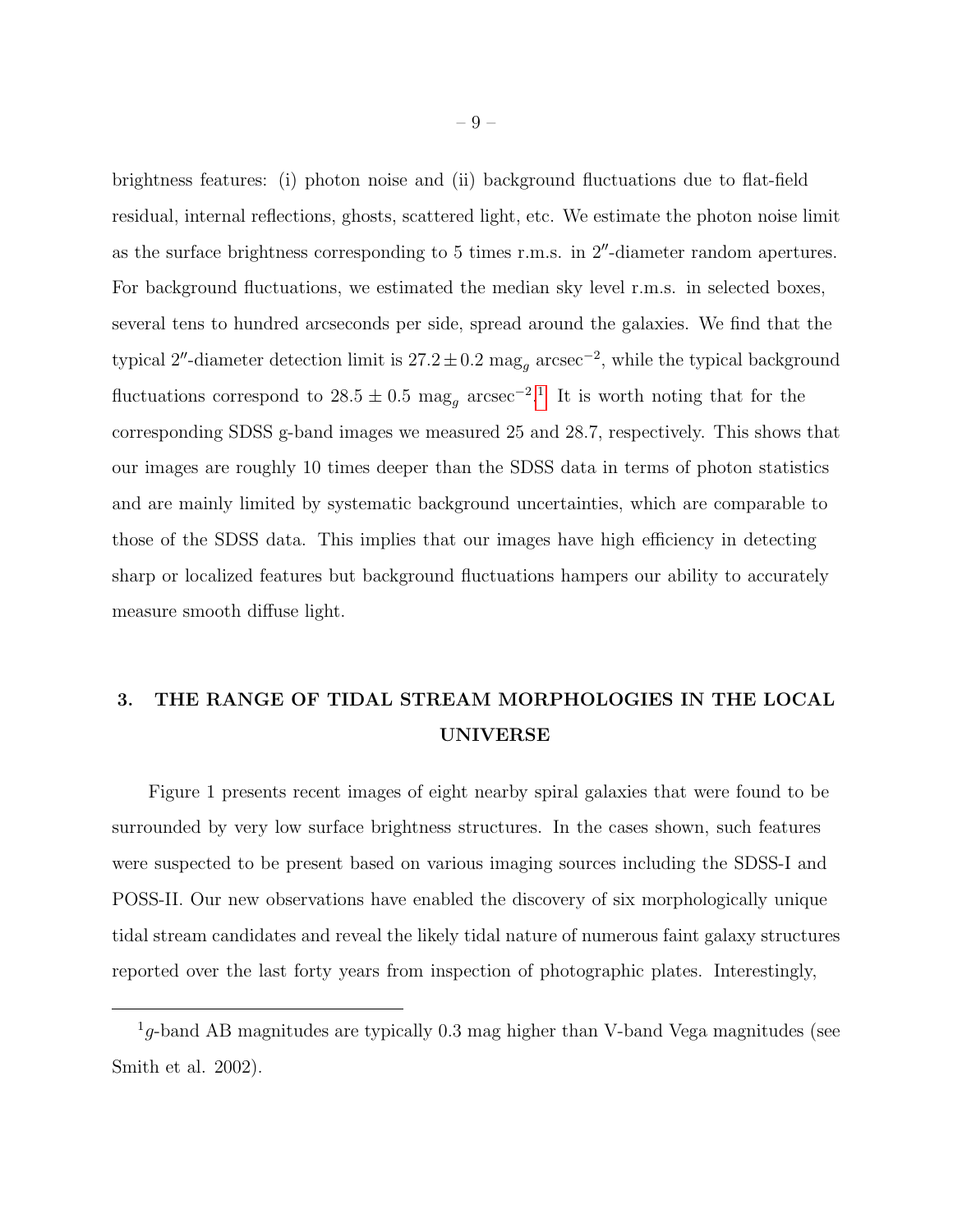these features do not have HI counterparts in the available radio surveys (e.g., THINGS: Walter et al. 2008), nor do they display any evidence of recent star formation. This is consistent with features that are predominantly stellar streams tidally stripped from dwarf satellite galaxies. The reality of these enormous structures was confirmed through independent images obtained with multiple telescopes given in Table 1; we present the deepest of those images in Figure 1, with the particulars of these images given in Table 2. A detailed investigation of these streams and their properties will be given in a forthcoming contribution (Martinez-Delgado et al. 2010, in preparation).

Results of our first forays into low surface brightness imaging included the detection of gigantic looping structures, analogous to the Milky Way's Sagittarius stream, around the spiral galaxy NGC 5907 (Martinez-Delgado et al. 2008). Our image of NGC 5055 here (Messier 63: Fig.1a) uncovers a similar, faint, arcing feature in its halo. This presumed tidal stream was first detected in very deep images obtained with the 16-cm APS apocromatic refractor. This galaxy's giant surrounding structure extends ∼30 kpc from the center of NGC 5055 and appears to be unrelated to any faint outer regions of the extended disk that were previously detected by the GALEX space telescope (and also, incidentally, detected in our data). Some insights about this arc were previously reported by van der Kruit (1978) using photographic plates. The position of the stream's progenitor remains unknown — it may be completely disrupted or may lie hidden behind the galaxy's disk.

Our BBO image of the nearby galaxy NGC 1084 (Fig.1b) also displays three giant disconnected plumes of similar width extending a large galactocentric distance (∼ 30 kpc) into its halo. Two of these tails emerge in opposite directions from the inner region of the galaxy while a third one appears completely disconnected from the galaxy. These features were first detected after a close visual inspection of SDSS images. However, it remains difficult to assert if this collection of arcing features is associated with one or several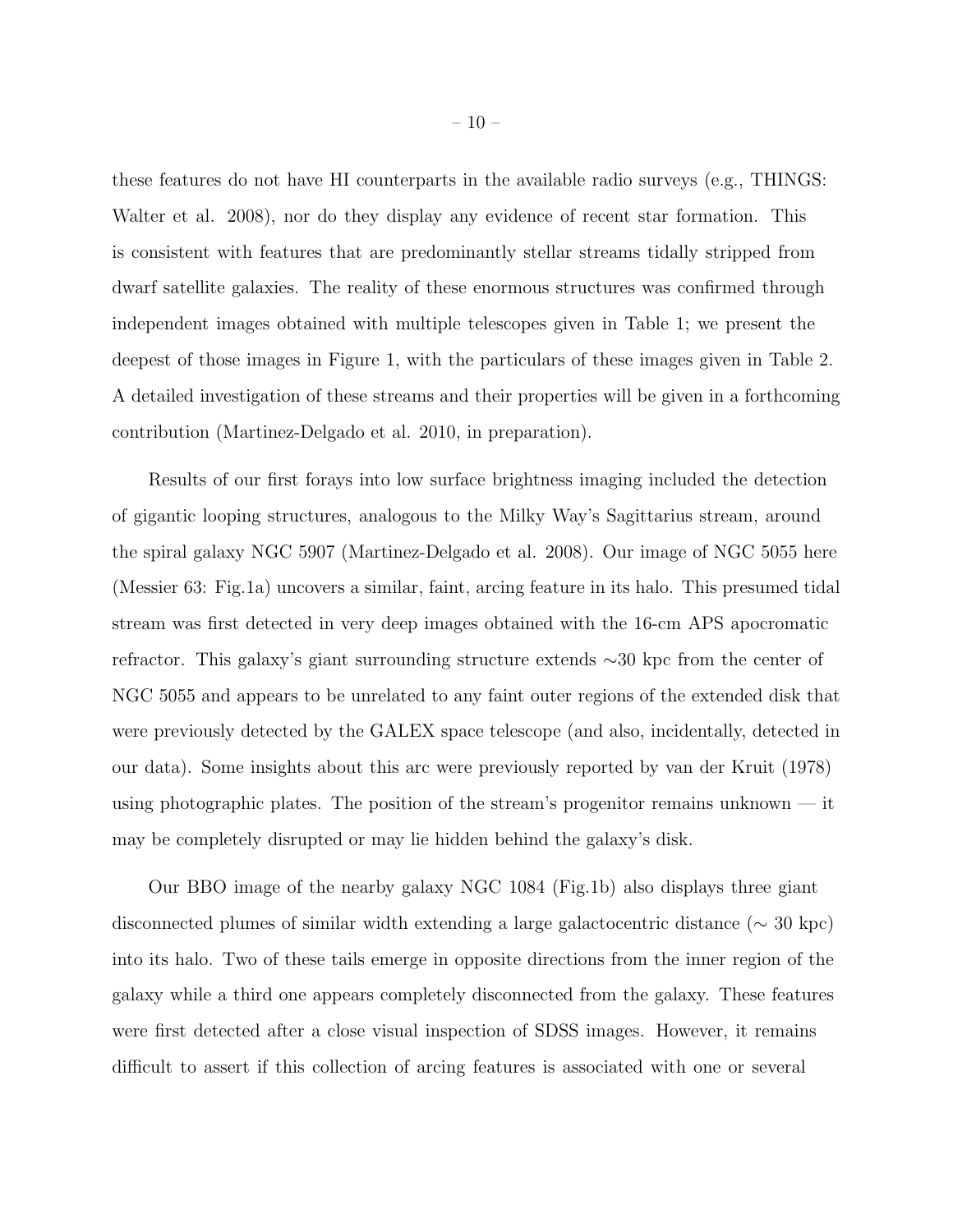different merger events.

In addition to the remains of presumably long disrupted companions, our data also capture the ongoing tidal disruption of satellite galaxies that are still visible, seen as long tails extending from the progenitor satellite. Perhaps, the most conspicuous examples can be seen in the image of NGC 4216 (Fig. 1c). This panoramic view of the galaxy shows two satellites with distinct cores and extremely long tails that extend several kiloparsecs into the principal galaxy's halo. The host galaxy also displays a prominent thick disk with several pillars arising from it. The nature of these features (tidal debris or ram pressure signatures) is discussed at length in Martinez-Delgado et al. (2010).

Among the most conspicuous features found in our survey are coherent structures that resemble an open umbrella and extending tens of kiloparsecs into the host spiral's halo. These spectacular formations are often located on both sides of the principal galaxy and display long narrow shafts that terminate in a giant, partial shell of debris. The most remarkable example so far detected is in NGC 4651, shown in Figure 1d. This is also the brightest tidal stream detected in our pilot survey (visible even in very short exposure times). The jet-like feature is strikingly coherent and narrow. This feature was previously reported by Vorontsov-Velyaminov (1959) but never interpreted as a stellar tidal stream. Moreover, our deep image shows an additional, spectacular, crescent-shaped shell surrounding the east side of the galaxy that should correspond to the apocenter of the dwarf galaxy progenitor. Interestingly, a possible second arc on the western side of the galaxy can also be seen in this image. This structure is less obvious because it is partially hidden by the galaxy's disk. This suggests we are observing a moderately inclined structure projected into the halo of NGC 4651.

The giant, diffuse, cloud-like structure seen in the halo of NGC 7531 (Fig. 1e) was first reported by Buta (1987) from an inspection of photographic plates. This author classified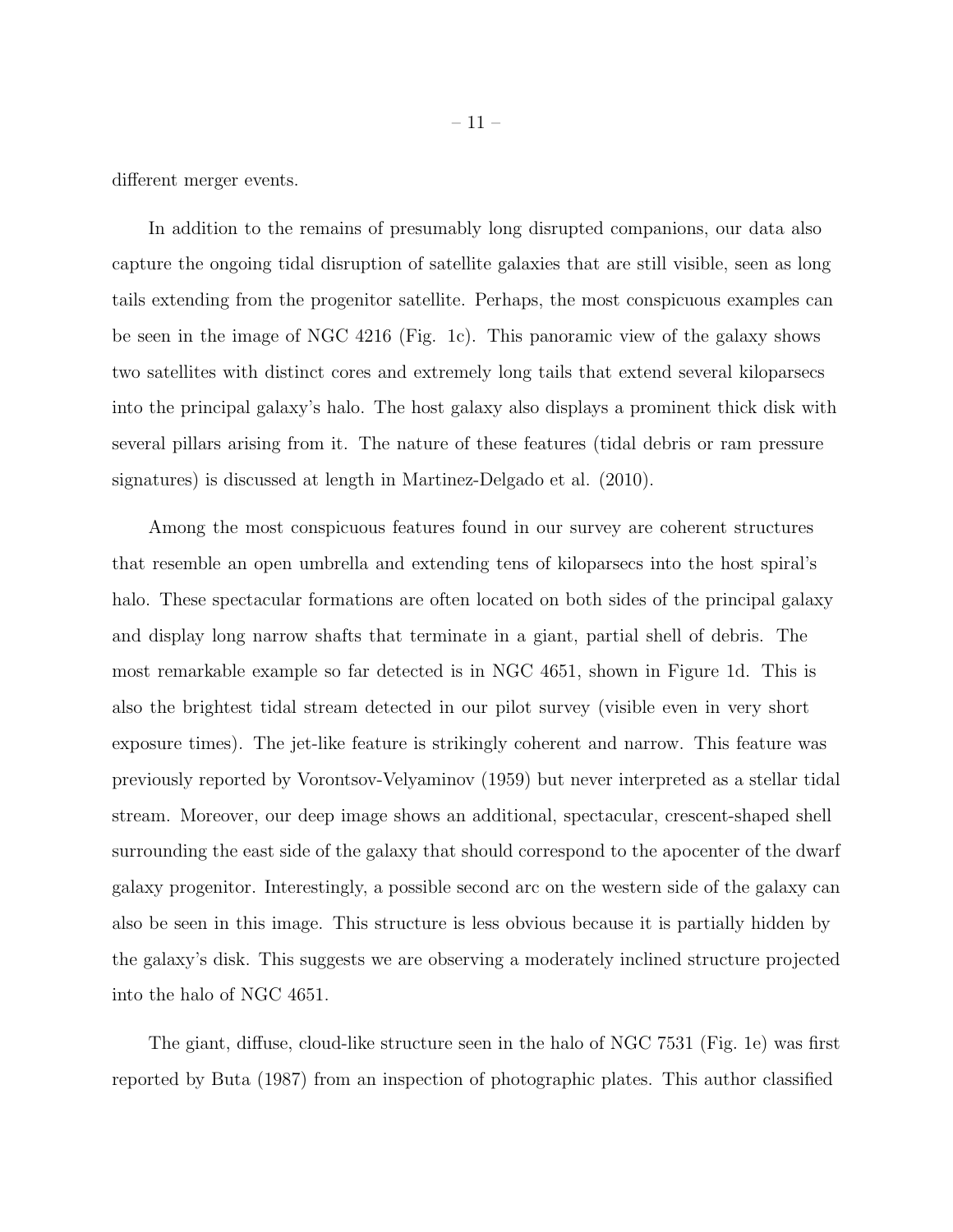it as a possible dwarf companion (named A2311.8-4353) in orbit about this spiral galaxy. The report also offered some insights about tidal disruption. Our deeper images clearly reveal the actual shape and extension of this intriguing feature including the presence of small scale substructuring. Its size is comparable to the disk of the host galaxy. We suspect it might be the shell component of an umbrella-like structure, like that discussed above.

Our images have also reveal the presence of smooth large-scale structures that contain coherent substructures spread above and below the plane of several galaxies. These examples (Fig. 1g and 1h) are excellent candidates for systems with "mixed-type" stream ensembles (see Sec. 4), although alternate origins cannot be rejected. Perhaps the most remarkable system is NGC 1055 (Fig. 1h). This galaxy displays a clear boxy-shaped inner halo sprinkled with a plethora of coherent "spikes" that seem to emerge from the galaxy's disk. But the most striking examples of spike-like structures that have been detected in our survey thus far are those associated with NGC 5866 (Fig. 1g). In this system, a collimated structure extends  $\sim 8$  kpc into the galactic halo. This galaxy also displays more substructure in its "smooth" component, such as a wedge of material in the plane of the disk on its eastern side. The morphology of this disk extension is consistent with the remnants of a recent merger event (e.g., see model F in Fig. 6 in Cooper et al. 2010). In a similar way, the diffuse structure detected around NGC 3521 (Fig. 1f) also contains some discernible substructure, such as an almost spherical cloud of debris visible on its eastern side and a large, more elongated cloud on its western side. Both structures may represent debris shells belonging to an umbrella like structure, as seen in the image of NGC 4651 (Fig. 1d), but their fuzzier appearance could suggest that they were accreted much farther in the past.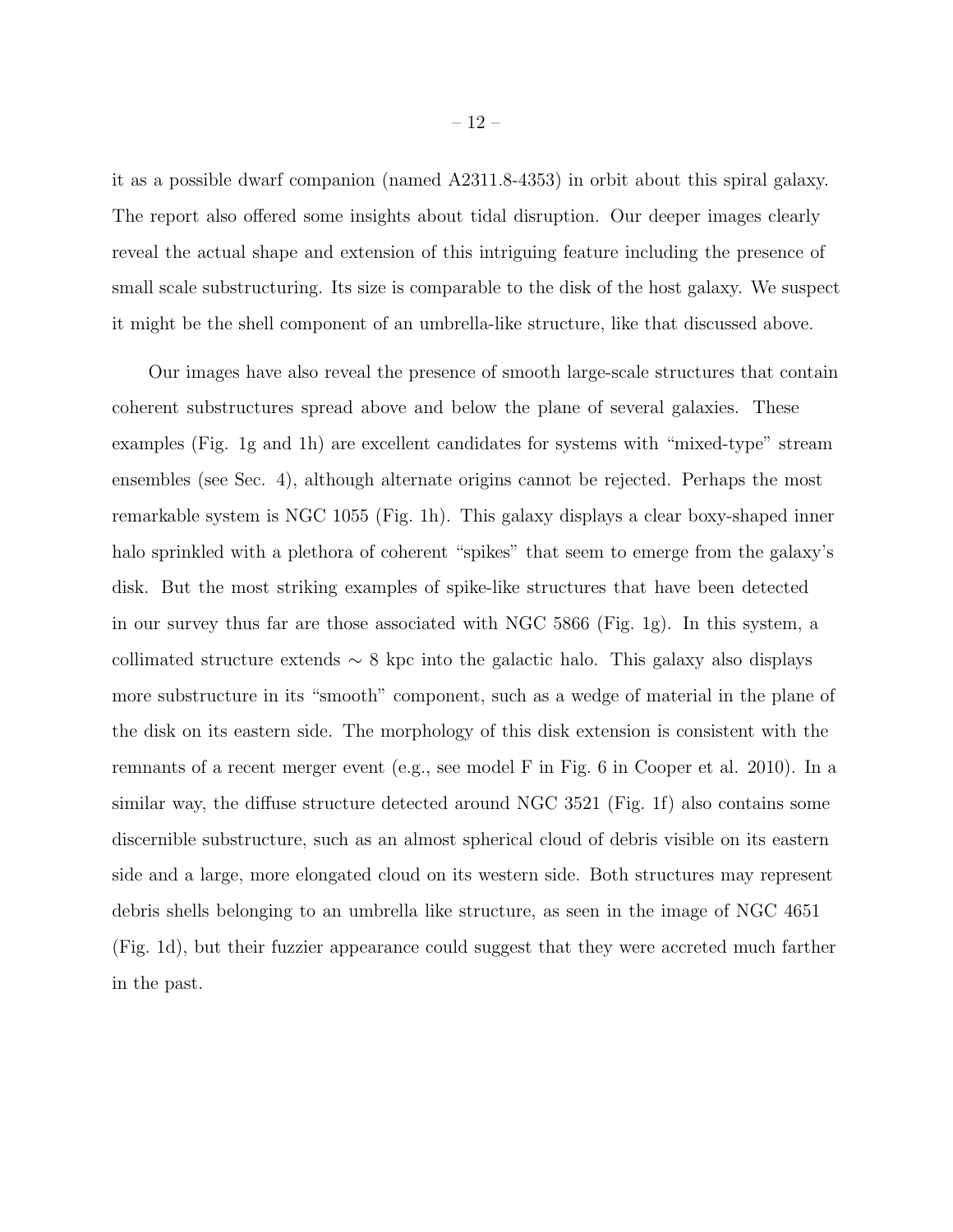## 4. DISCUSSION AND FUTURE WORK

Our pilot survey of tidal streams associated with nearby galaxies has revealed that many spiral galaxies in the Local Universe contain significant numbers of gigantic stellar structures that resemble the features expected from hierarchical formation. Although we have only explored a handful of galaxies, our collection already presents a wide spectrum of morphologies for these stellar features. Some of them maybe have analogs in the Milky Way — e.g., (i) great arc-like features (labeled A in Fig. 2) that resemble the Milky Way's Sagittarius, Orphan and Anticenter streams (e.g., Majewski et al. 2003, Belokurov et al. 2006, 2007b, Grillmair 2006) and (ii) enormous clouds of debris that resemble our current understandings of the expansive Tri-And and Virgo overdensities and the Hercules-Aquila cloud in the Galactic halo (Rocha-Pinto et al. 2004, Belokurov et al. 2007a, Martinez-Delgado et al. 2007, Juric et al. 2008). Our observations also uncover enormous features resembling giant "umbrellas" (labeled U in Fig. 2), isolated shells, giant plumes of debris (labeled  $\overline{GP}$  in Fig. 2), spike-like patterns (labeled  $\overline{S}$  in Fig. 2) emerging from galactic disks, long, tighly coherent streams with a central remnant core (labeled PD in Fig. 2) and large-scale diffuse forms that are possibly related to the remnants of ancient, fully disrupted satellites.

Remarkably, the diverse morphologies of stellar tidal features detected in our pilot data nearly span the range of morphologies seen in cosmologically motivated simulations. Therefore, they already represent the most comprehensive evidence matching and supporting the detailed hierarchical formation scenario predictions for galaxies similar to the Milky Way. We illustrate this through comparison with the set of eleven available snapshots featuring stellar halo models from BJ05. Each model was constructed with different merger histories in a ΛCDM Universe and provides an external, panoramic view of surviving tidal debris (see Fig.2) from about one hundred satellites. These low-mass systems were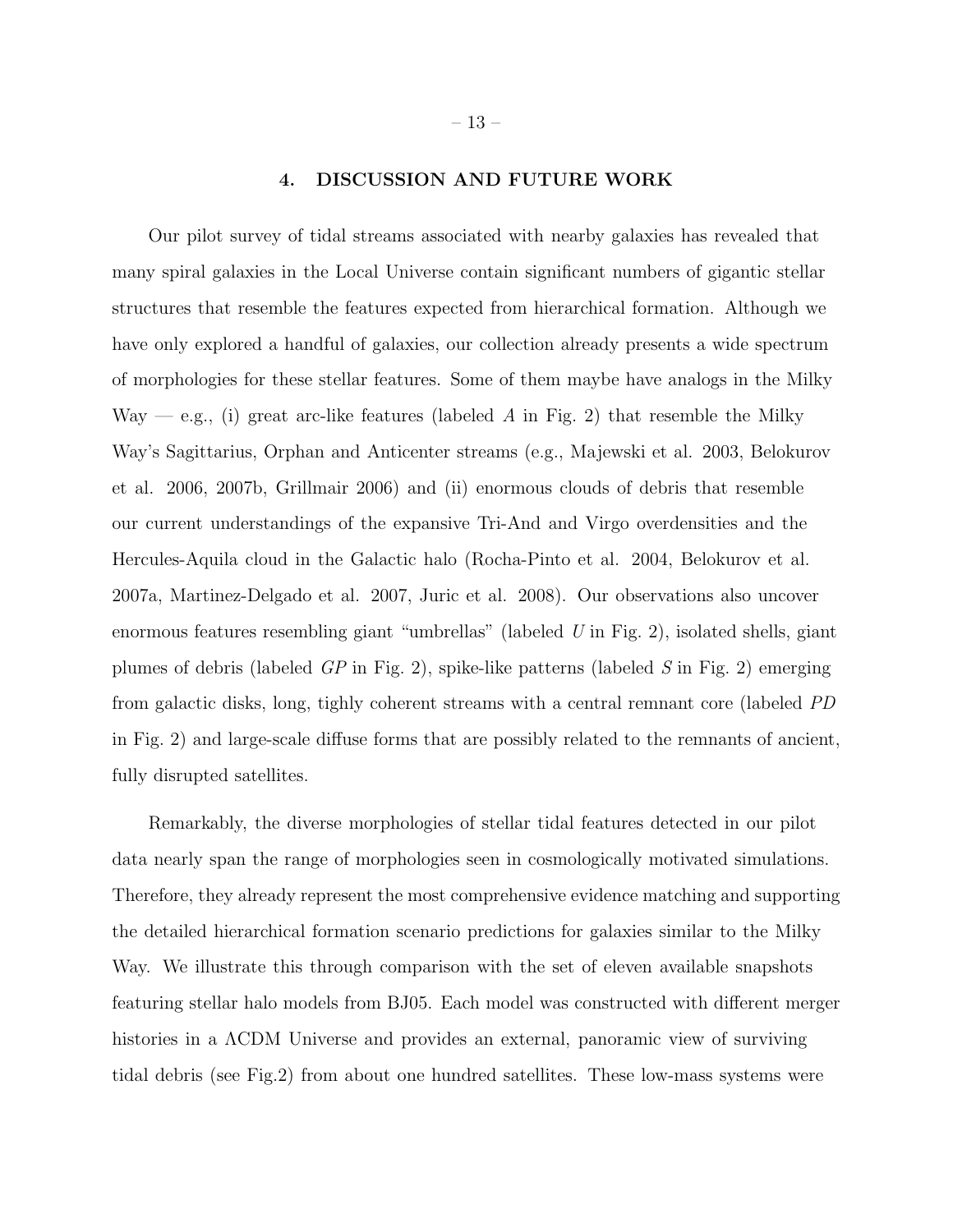"injected" into a central halo potential along orbits whose distributions is consistent with current cosmological models.

Even when limiting the output of the simulations to a surface brightness comparable to our observational limit, the different stream morphologies seen fossilized in these nearby spiral halos (see Fig. 1) can be easily identified in snapshots of the model halos as well. This is illustrated by Figure 2, which compares the most conspicuous types of tidal debris detected in our survey with those visible in the model snapshots for three different assembly histories.[2](#page-13-0) From an analysis of their models, Johnston et al. (2008: see their Fig. 1) concluded that the observed stream morphology is principally dependent upon the progenitor satellite's orbit and accretion epoch. For example, great circle features (like those seen around NGC 5907 and M63) apparently arise from near circular orbit accretion events that occurred 6-10 Gigayears ago. Straight narrow features with associated shells (e.g., the spikes in NGC 5866 and the umbrella shaped structure in NGC 4651, labeled "Sp" and "U" respectively in Fig. 2) were formed in a similar epoch from low-mass satellites in almost radial orbits. Finally, the large-scale diffuse structures observed around NGC 1055 and NGC 5866 could correspond to the mixed-type category pointed out by these authors, in which case they represent the debris of one accreted satellite that occurred longer than 10 Gigayears ago that have had time to fully mix along its orbit.

Figure 2 also illustrates how the stochastic nature of halo formation (Cooper et al. 2010) leads to a large variety of substructures in the outer regions of the galaxies: each halo displays a unique and very complex pattern of stellar debris caused by different defunct companions. This morphological variance among different galaxies should be largest for brighter streams, typically formed by massive and quite recent mergers. This would

<span id="page-13-0"></span><sup>&</sup>lt;sup>2</sup>This tight correspondence of observation and theory also holds for the comparison with the more recent simulations by Cooper et al. (2010)."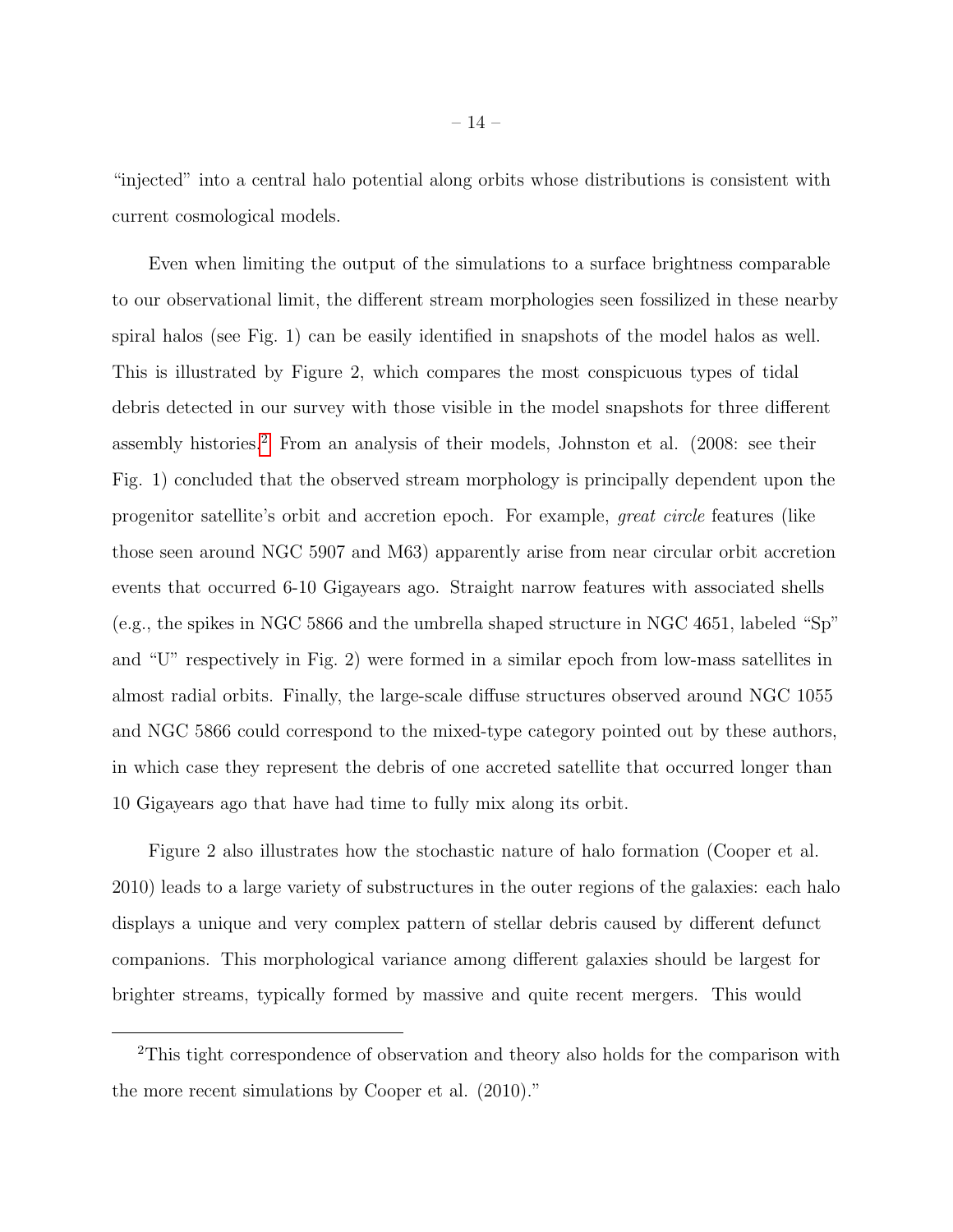explain why our modest sample, which was constructed to contain comparatively prominent streams in the Local Universe, reveals such a wide variety of detected streams. Despite the biased sample selection, the results presented here may constitute the first comprehensive observational evidence to support that the predicted great diversity of stellar halos/stream morphologies is actually present in Nature.

Encouraged by this pilot survey, we have embarked on the first systematic search for stellar tidal streams in a complete, volume limited sample of spiral galaxies up to 15 Mpc (i.e., the Local Volume). This will result in the first comprehensive census of stellar stream structures within the Local Volume and it will enable meaningful statistical comparisons with cosmological simulations. The frequency of streams, their stellar populations and their morphologies will help reveal the nature of the progenitors and lend insights into the underlying structure and gravitational potential of the massive dark matter halos in which they reside. This will thereby offer a unique opportunity to study the apparently still dramatic last stages of galactic assembly in the Local Universe. In this regard, the survey will be complementary to (and directly inform the interpretation of) local galactic 'archaeological' data from resolved galaxies like M31 and the Milky Way.

We thank K.V. Johnston for providing the models used in this paper and for useful discussion. We also thank G. van de Venn, David Valls-Gabaud, Andrew Cooper and M. A. Gomez-Flechoso for useful discussions. D. M-D acknowledges funding from the Spanish Ministry of Education (Ramon y Cajal fellowship and research project AYA 2007-65090) and the Instituto de Astrofisica de Canarias (proyect 3I. SRM appreciates support from NSF grant AST-0807945.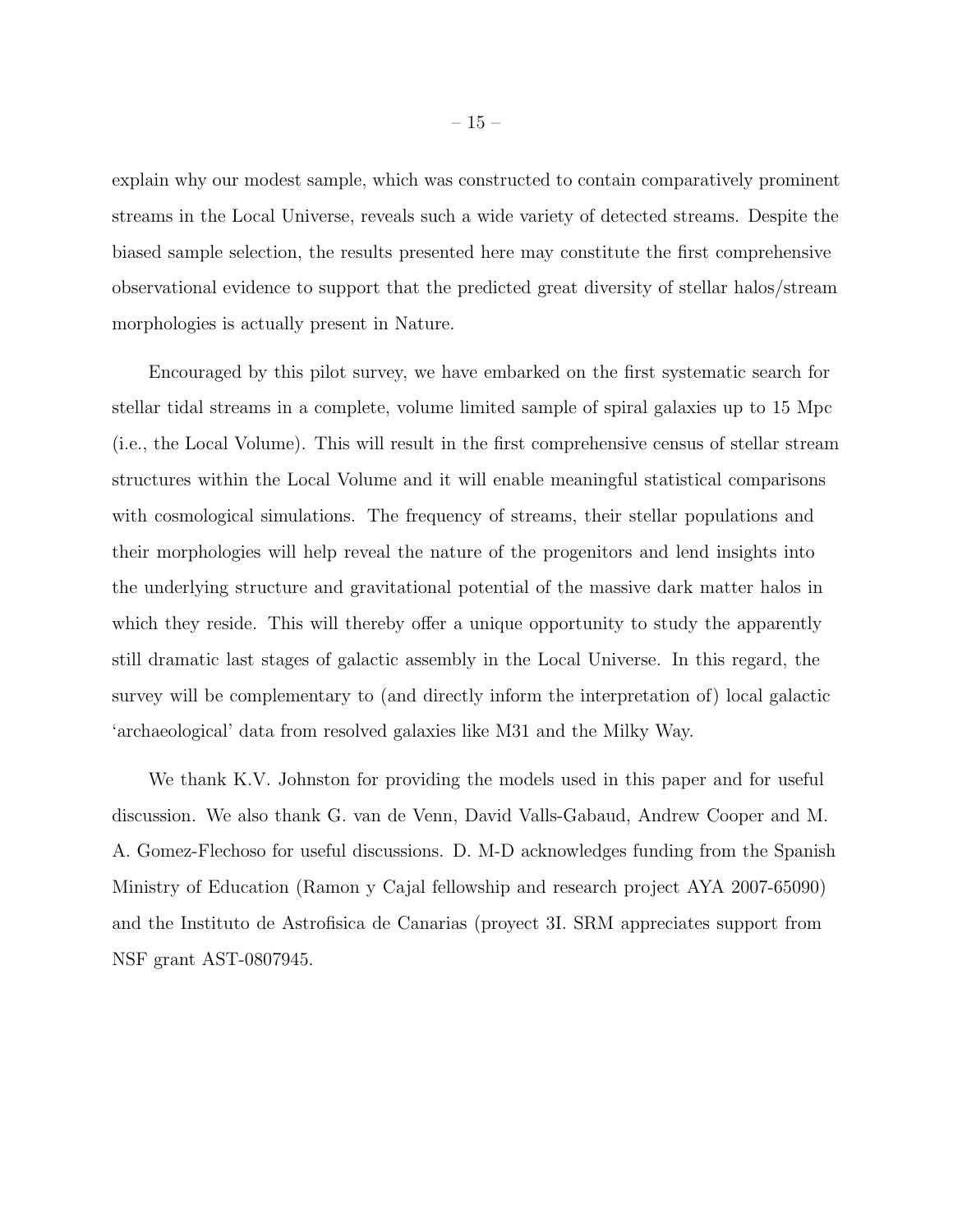#### REFERENCES

- Abazajian, K. N., et al., 2009, ApJS, 182, 543
- Bell, E. et al. 2008, ApJ, 680, 295
- Belokurov, V., et al. 2006, ApJ, 642, L137
- Belokurov, V. et al. 2007a, ApJ, 657, 89
- Belokurov, V., et al. 2007b, ApJ, 658, 337
- Buta, R. 1987, ApJ Supp. Ser. 64, 1
- Bullock, J. S. and Johnston, K. V.., 2005, ApJ, 635, 931
- Cole, S., Lacey, C. G., Baugh, C. M., Frenk, C. S. 2000, MNRAS, 319, 168
- Cooper, A. et al. 2010, ApJ, submitted (arXiv 0910.3211)
- Forbes, D. A., Beasley, M. A., Bekki, K., Brodie, J. P., Strader, J. 2003, Science, 301, 1217
- Grillmair, C. J. 2006, ApJ, 651, L29
- Ibata, R., Irwin, M., Lewis, G., Ferguson, A. M. N., & Tanvir, N. 2001, Nature, 412, 49
- Johnston, K. V., Bullock, J. S., Sharma, S., Font, A., Robertson, B. E., Leitner, S. N. 2008, ApJ, 689, 936
- Juric, M., et al. 2008, ApJ, 673, 864
- Kauffmann, G., White, S. D. M, Guiderdoni, B. 1993, MNRAS, 264, 201
- Malin, D. & Hadley, B. 1997, PASA, 14,52
- Majewski, S. R., Munn, J. A., & Hawley, S. L. 1996, ApJ, 459, L73
- Majewski, S. R., Skrutskie, M., Weinberg, M., Ostheimer, J. 2003, ApJ, 599, 1082
- McConnachie et al. 2009, Nature, 461, 66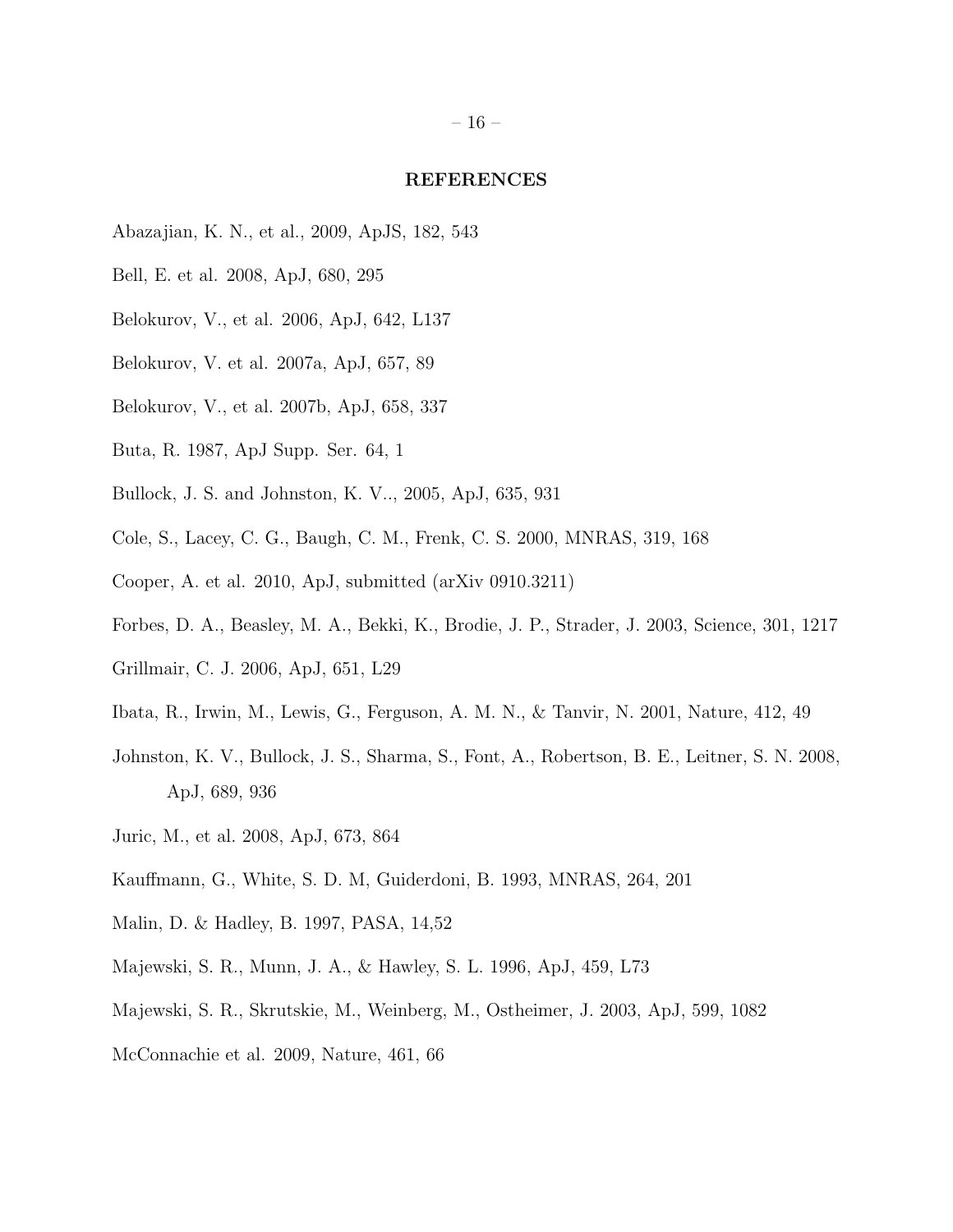- Martínez-Delgado, D., Peñarrubia, J., Juric, M., Alfaro, E. J., Ivezic, Z. 2007, ApJ, 660, 1264
- Martínez-Delgado,D., Peñarrubia, J., Gabany, R. J., Trujillo, I.,Majewski, S. R., Pohlen, M. 2008, ApJ, 689, 184
- Mart´ınez-Delgado, Pohlen, M., Gabany, R. J., Majewski, S. R.,Palma, C. 2009a, ApJ, 692, 955
- Mouhcine, M., Ibata, R., Rejkuba, M. 2010, ApJ, in press [\(arXiv:1002.0461v](http://arxiv.org/abs/1002.0461)1)
- Robaina, A. et al. 2009, ApJ, 704, 324
- Robertson, et al. 2006, ApJ, 645, 986
- Rocha-Pinto, H. J., Majewski, S. R., Skrutskie, M. F., Crane, J. D., Patterson, R. J. 2004, ApJ, 615, 732
- Vorontsov-Velyaminov, B. A. 1959, Atlas and Catalog of Interacting Galaxies, Sternberg Institute Moscow: Moscow State University
- Shang, Z., et al. 1998, ApJ, 504, L23
- Smith, A. J., et al. 2002, AJ, 123, 2121
- Toomre, A. & Toomre, J. 1972, ApJ, 178, 623
- Tumlinson, J. 2010, ApJ, 708, 1398
- van der Kruit, P. C., Bosma, A. 1978, A&AS, 34, 259
- Walter, F., Brinks, E., de Blok, W. J. G., Bigiel, F., Kennicutt, R. C., Thornley, M. D., Leroy, A. 2008, AJ, 136, 2563
- White, S. D. M., Frenk, C. S. 1991, ApJ, 379, 52
- York, D. G., et al. 2000, AJ, 120, 1579
- Zibetti, S., Charlot, S., Rix, H.-W., 2009, MNRAS, 400, 1181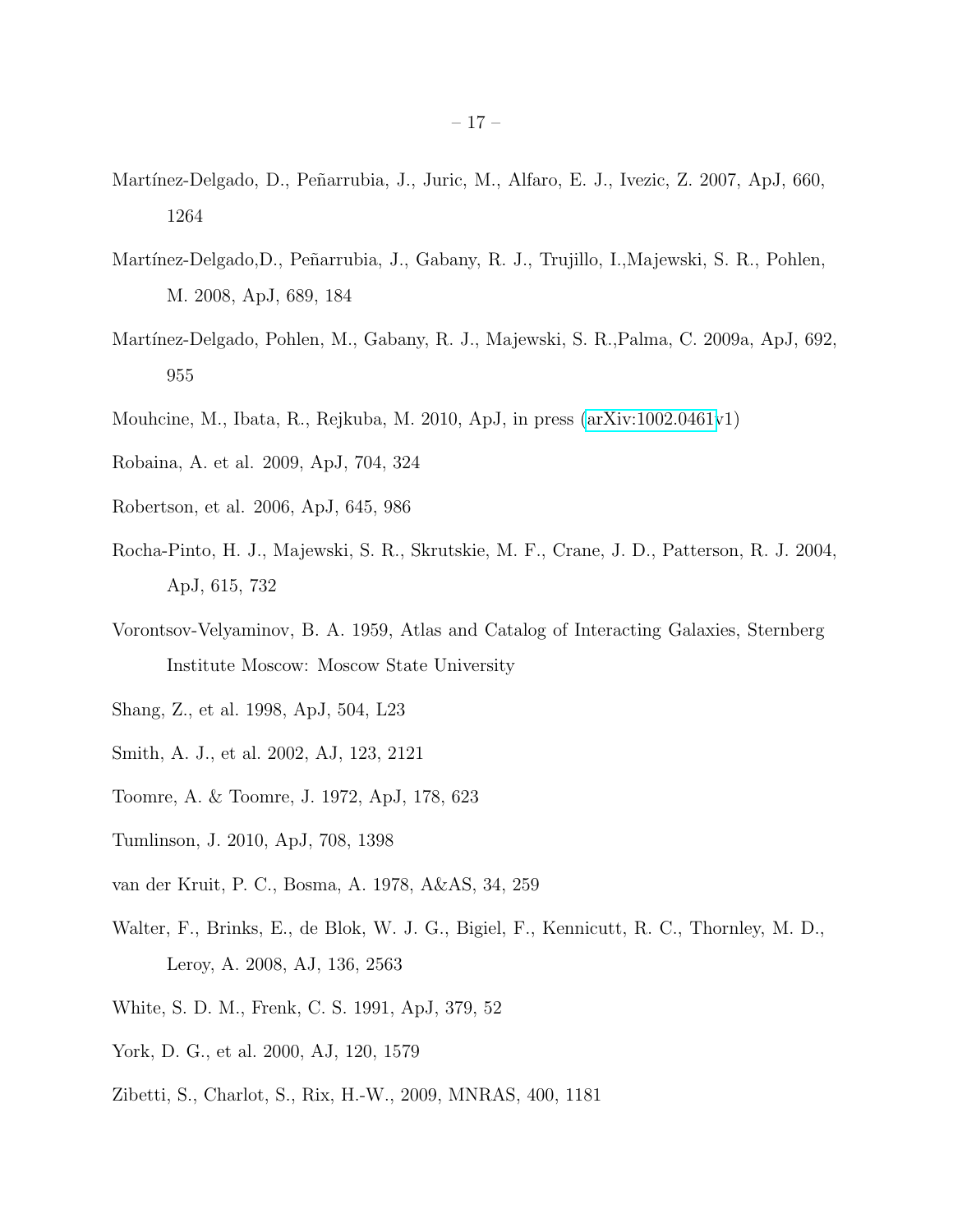Zibetti, S., 2009, MNRASsubmitted, [arXiv:0911.4956](http://arxiv.org/abs/0911.4956)

This manuscript was prepared with the AAS IATEX macros v5.2.  $\,$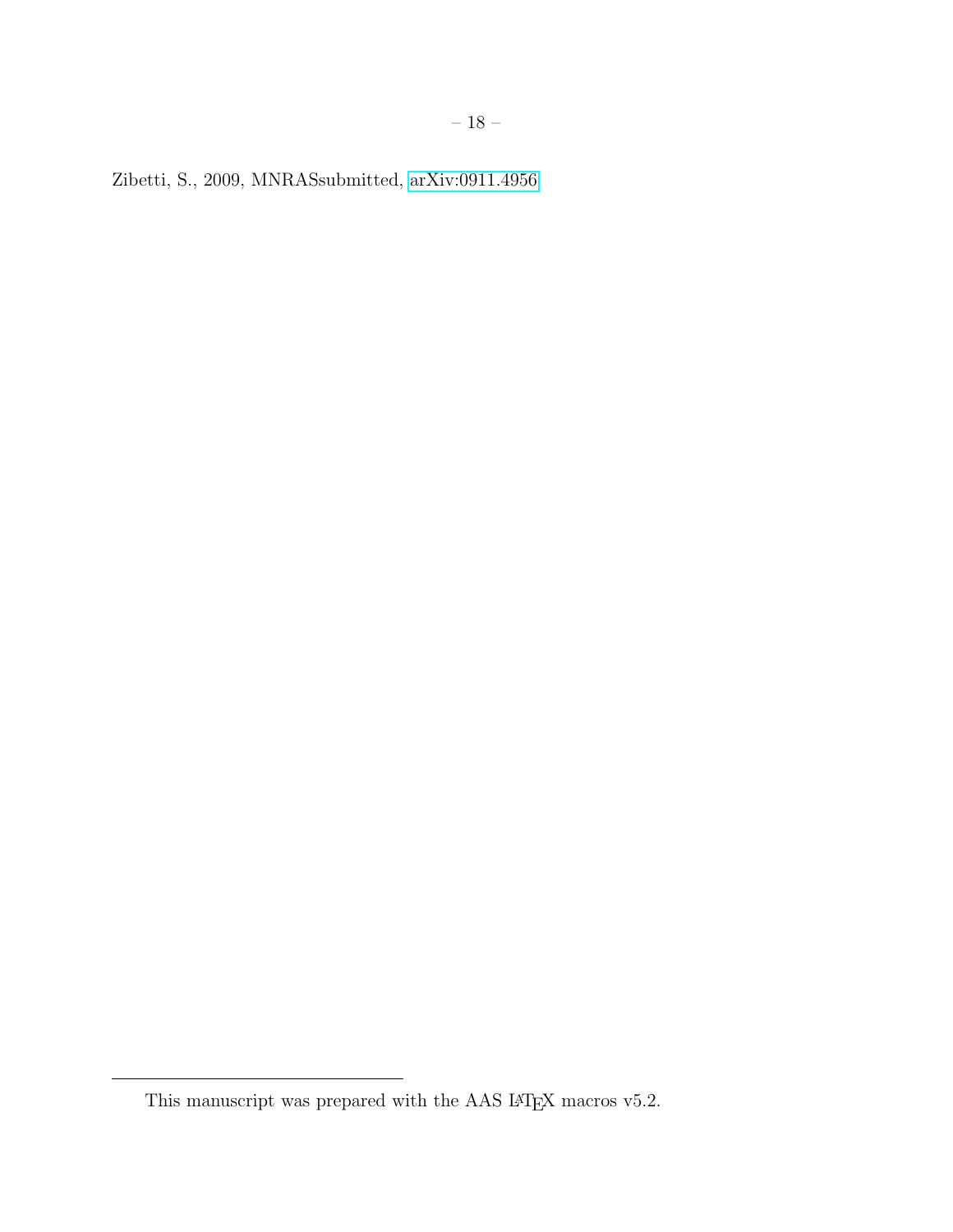

Fig. 1.— Luminance filter images of nearby galaxies from our pilot survey (see Sec. 2 for discussion) showing large, diffuse light substructures in their outskirts: (a) a possible Sgr-like stream in Messier 63; (b) giant plumes around NGC 1084; (c) partial tidally disrupted satellites in NGC 4216; (d) an umbrella shaped tidal debris structure in NGC 4651; (e) an enormous stellar cloud in NGC 7531; (f) diffuse, large-scale and more coherent features around NGC 3521; (g) a prominent spike and giant wedge-shaped structure seen emanating from NGC 5866 (BBO 0.5-meter); and (h) a strange inner halo in NGC 1055, sprinkled with several spikes of debris (RdS 0.5-meter). Each panel displays a (linear) super-stretched contrast version of the total image. A color inset of the disk of each galaxy (obtained from data from the same telescope as the luminance images) has been over plotted for reference purposes. In addition, some of the original images were also cropped to better show the most interesting regions around each target.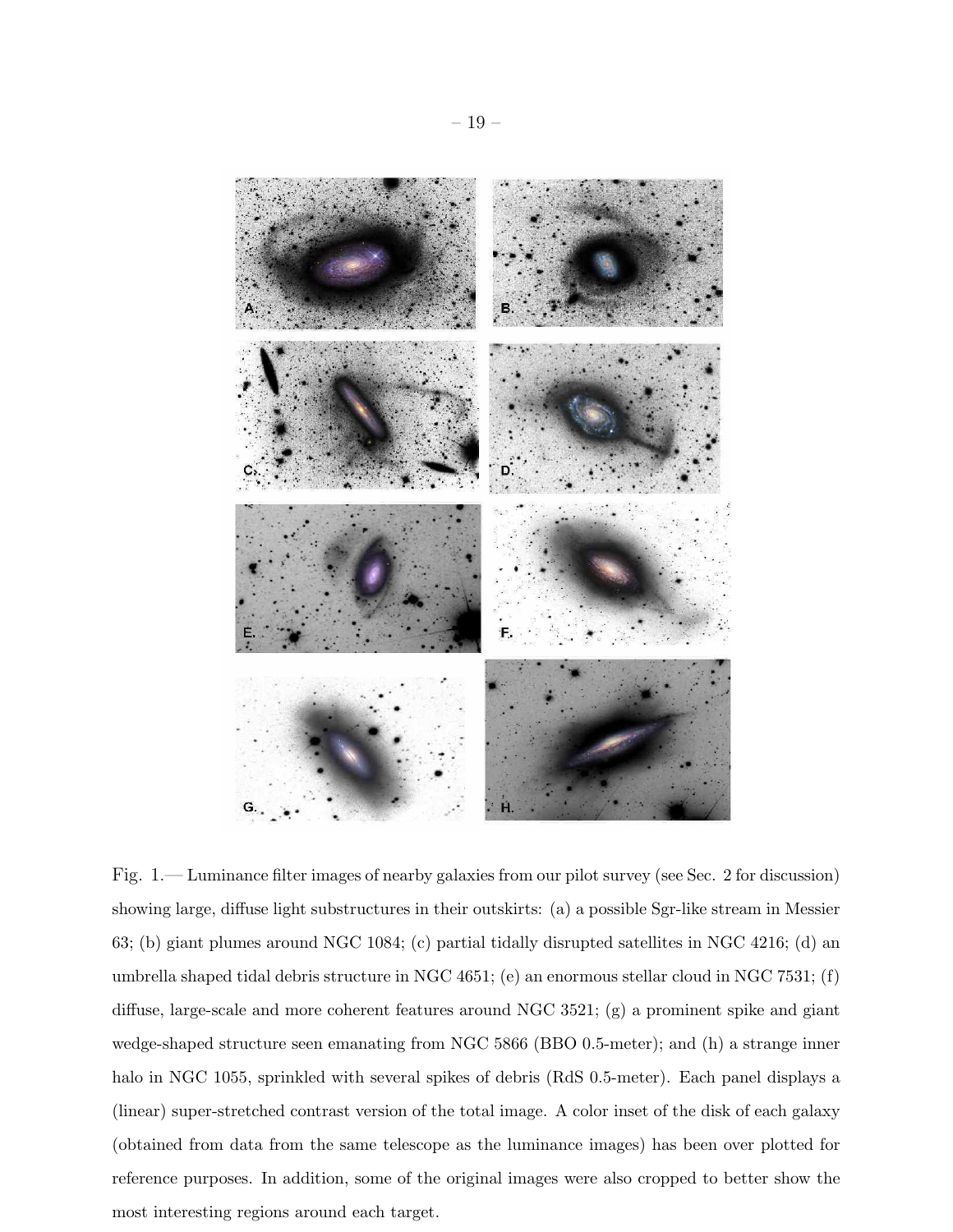| Table 1: Observatories and other facilities |                    |                         |             |               |      |                                        |
|---------------------------------------------|--------------------|-------------------------|-------------|---------------|------|----------------------------------------|
| Observatory                                 | Location           | Telescope               | focal ratio | CCD           |      | Scale $\binom{n}{k}$ pix) FOV (arcmin) |
| Black Bird (BBO)                            | New                | Mexico, USA RCO 0.508-m | f/8.1       | STL-11000     | 0.46 | $20.4 \times 30.6$                     |
| Rancho del Sol (RdS)                        | California, USA    | RCO 0.508-m             | f/8.1       | Alta KAF09000 | 0.58 | $29.3 \times 29.3$                     |
| Moorook (Mrk)                               | Australia<br>South | RC0 0.368-m             | f/9         | Alta 16803    | 0.56 | $38.2\times38.2$                       |
| New Mexico Skies (NMS) New                  | Mexico, USA        | APS 0.160-m             | f / 7       | STL-11000     | 1.66 | $73.7 \times 110.6$                    |
|                                             |                    |                         |             |               |      |                                        |

| ۱<br>پا                                                                                                |  |
|--------------------------------------------------------------------------------------------------------|--|
| í<br>$\frac{1}{2}$<br>i                                                                                |  |
| Ç<br>֧֦֦֛֚֚֚֚֚֚֚֚֚֚֚֚֚֚֝֝֝֝<br>֧֧֧֧֧֧ׅׅ֧֧֧֧֧֧֧֧֚֚֚֚֚֚֚֚֚֚֚֚֚֚֚֚֚֚֚֚֚֚֚֚֚֚֚֚֚֚֚֚֚֚֚֝֝֝֝֬֝֝֝֬֝<br>ς<br>Ο |  |
| くうくうく<br>J<br>j<br>)<br>j<br>i<br>C<br>ì<br>J<br>Ï<br>١<br>֬֘                                          |  |
|                                                                                                        |  |
| I<br>٢                                                                                                 |  |
| ֠<br>l                                                                                                 |  |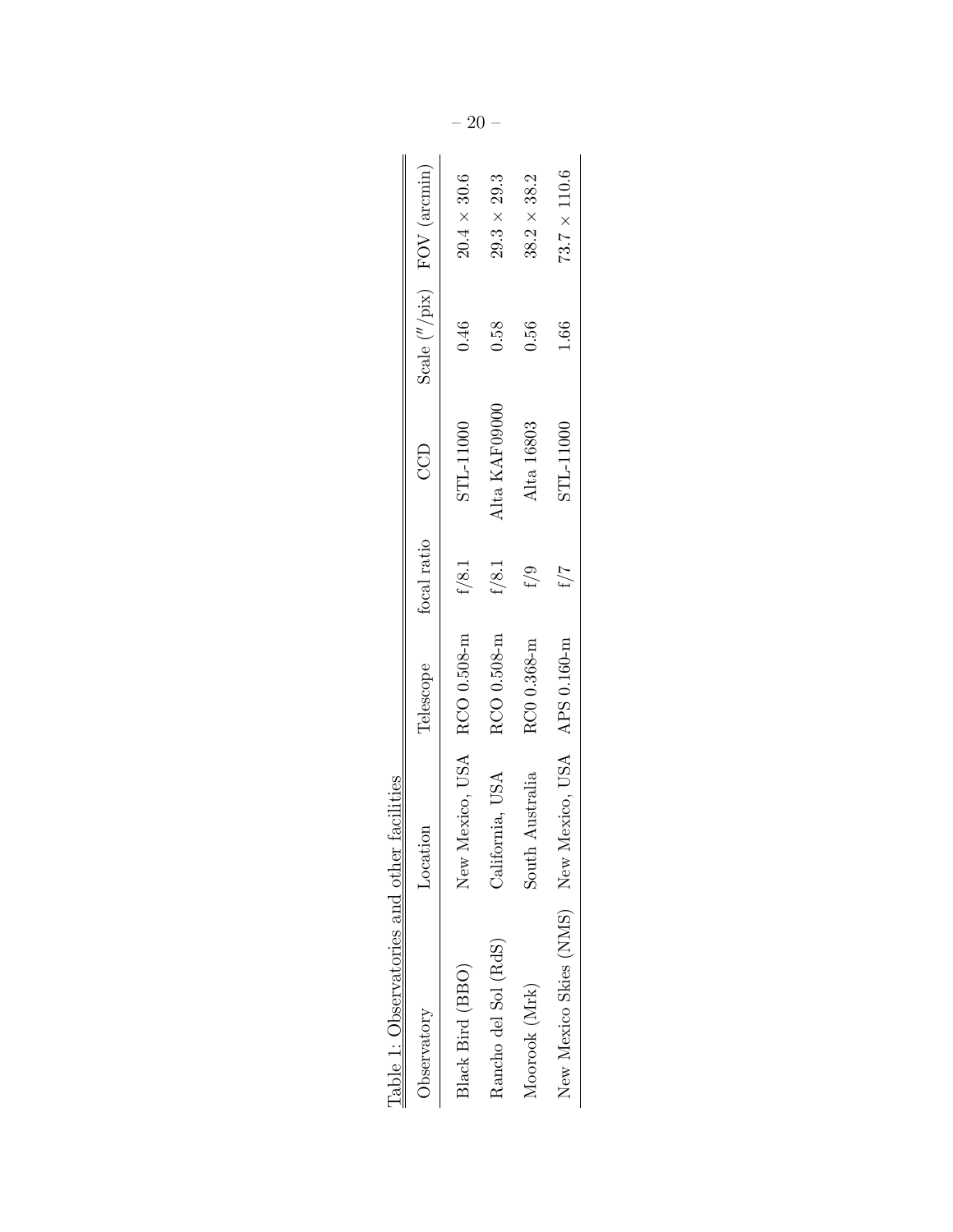

Fig. 2.— An illustrative comparison of some of the different features detected in our pilot survey to the surviving structures visible in cosmological simulations of Milky Way-like galaxies (see Sec. 4). The three central panels provide an external perspective realized through a simulation (from left to right, halo models numbered 17, 15 and 20 from Johnston et al. 2008) within the hierarchical framework and show luminous streams resulting from tidally disrupted satellites. Each snapshot is 300 kpc on a side. The tidal features labeled in the snapshots identify structures similar to those observed in our data: A great circles features (Messier 63); Sp spikes (NGC 5866); U umbrella shaped structures (NGC 4651); PD partially disrupted satellites (NGC 4216); GP giant plumes (NGC 1084); Mx possibly mixed type streams (NGC 1055).